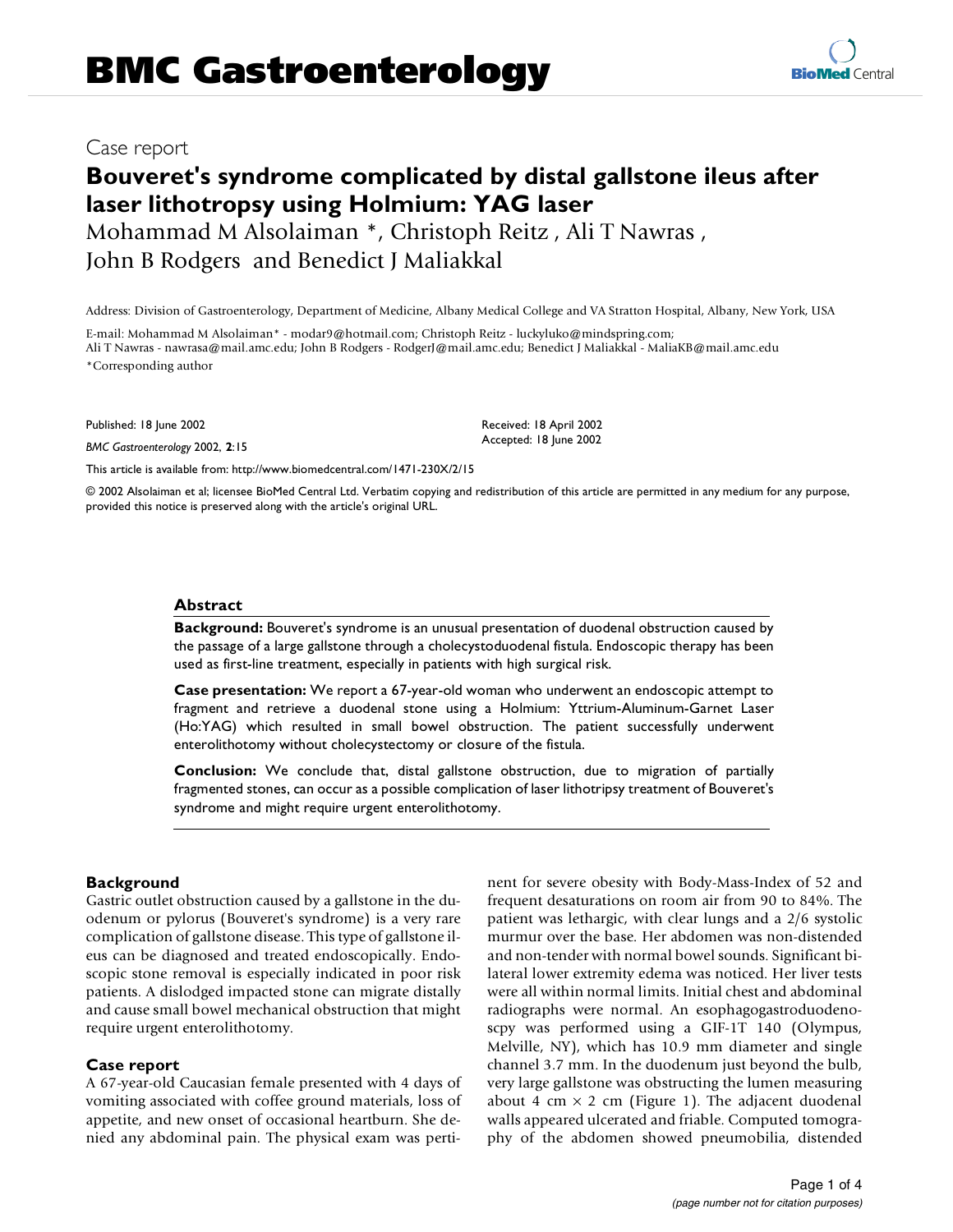

**Figure 1** Large obstructing gallstone just beyond the duodenal bulb with ulcerated duodenal wall.



**Figure 2**



stomach and a 4 cm mass with calcified rim in the duodenum. The gallbladder was adjacent to the mass and contained an air fluid level (Figure 2). Because of the patient's high surgical risk, secondary to obstructive sleep apnea with pulmonary hypertension, severe aortic stenosis and morbid obesity, treatment with endoscopic laser lithotripsy followed by endoscopic removal of the fragments was planned.

A holmium: yttrium-aluminum-garnet laser (Ho:YAG) was used via a flexible fiber through the biopsy channel of the GIF-2T 160 endoscope which has 12.6 mm diameter and dual channel (2.8 mm, 3.7 mm). Olympus dedicated flushing pump was used for fluid irrigation and cleaning the debris using sterile water. Initially a 0.55 mm, then a 1 mm fiber was used. The laser pulse energy and rate settings were 0.5 J and 5 HZ respectively. Higher settings were avoided because of the severe ulceration of the duodenal wall and the fear of perforation. The shell of the gallstone was easily penetrated by the laser, but large cracks were not produced. Two sets of endoscopic therapy with laser application resulted in partial fragmentation of the gallstone, but it still could not be retrieved from the duodenum (Figure 3). Each session continued for about one hour. Considering the general status of the patient and the presence of multiple comorbidities, further attempts to break down and retrieve the stone were postponed for further sessions. After the second session the patient had several episodes of abdominal pain and vomiting. A third session of laser lithotripsy was planned but the EGD revealed that the gallstone was no longer in the duodenum. No fistula was noticed.

A repeat computed tomography showed the gallstone in the distal ileum (Figure 4). The patient underwent surgery with an enterotomy, which revealed a 4.5×3.5×2.5 cm gallstone in the terminal ileum. The patient recovered well without repair of the cholecystoduodenal fistula and had no biliary problems at two years follow up.

## **Discussion**

Bouveret's syndrome is a rare complication of cholecystolithiasis with gastric outlet obstruction caused by a gallstone migrating through a cholecystoduodenal fistula [1,2]. Alternatives to surgical lithotomy are attractive, as this syndrome affects mostly elderly patients and involves operating in an ulcerated duodenum. Furthermore, if the stone is removed by endoscopy, a repair of the cholecystoduodenal fistula is in most cases not necessary [1].

Simple endoscopic lithotomy might not be possible, as the impacted gallstones tend to be very large [2]. In these cases mechanical fragmentation of the stone at the site of impaction has been attempted. If unsuccessful, alternative methods of lithotripsy by laser or extracorporal shockwave lithotripsy (ESWL) have been tried [3,4]. In the herereported case, ESWL was thought to be difficult because of massive obesity. Percutaneus laser lithotripsy has been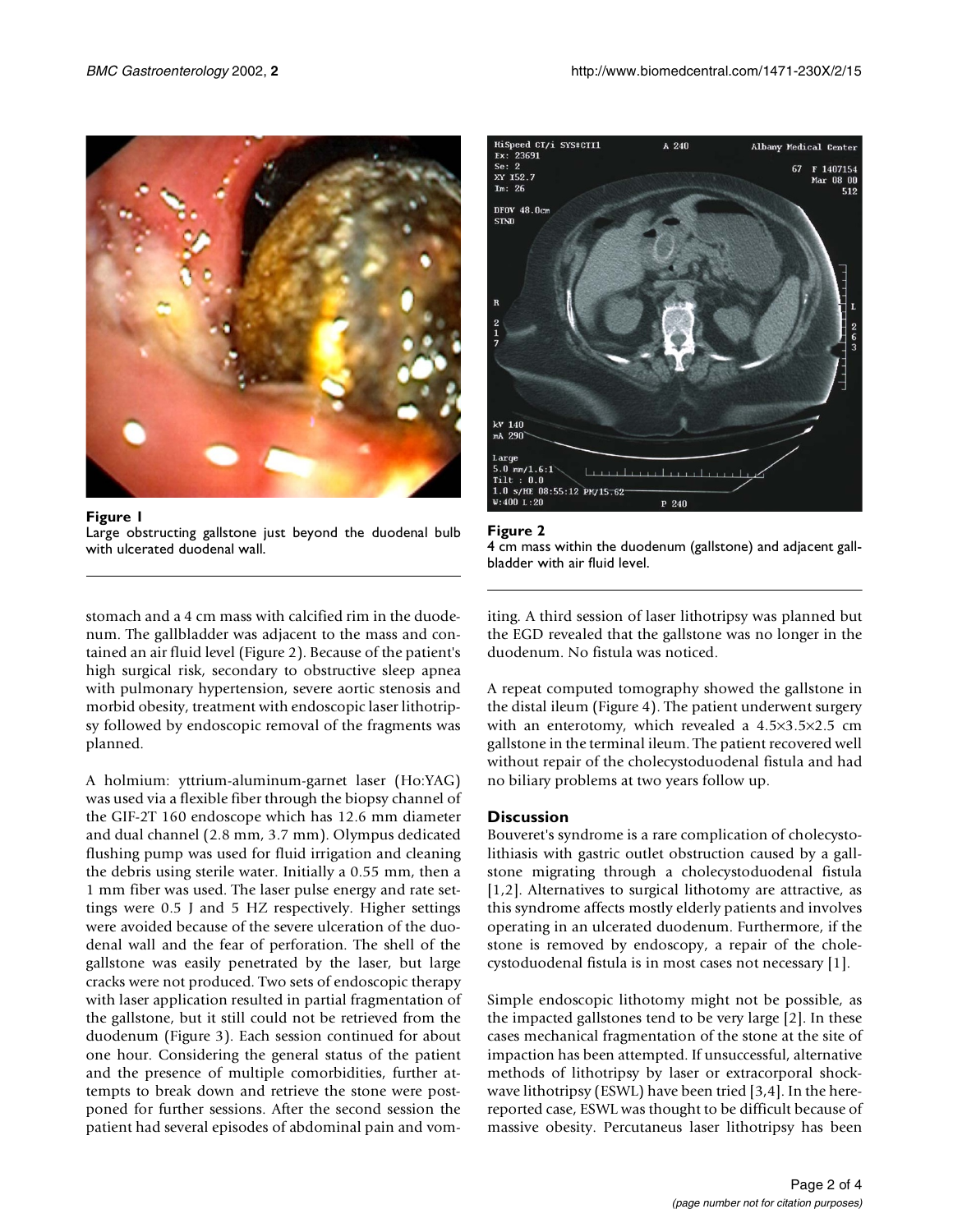

**Figure 3** Gallstone in the duodenum with holes and partial fragmentation after two sessions of laser lithotripsy.

used for choledocholithiasis, and three reports of treatment of Bouveret's syndrome have been published [5–7]. Two of the reported cases resulted in successful endoscopic treatment without need for surgery; the third reported patient went to surgery because of the inability to fragment the stone [7]. We did chose the infrared Holmium: YAG laser because of its previous use in choledocholithiasis [8,9] and the deployment via a flexible optical fiber. This allowed us to work with the laser through the working channel of the endoscope. The direct visual control of the laser application makes the treatment technically easy and safe.

The two previously reported successful laser lithotripsies required more than one session of treatment to achieve success. Maiss et al [5] used first a rhodamine-6 G dye laser system in eight sessions, resulting only in partial fragmentation; completed fragmentation was achieved by a ninth session with a frequency-doubled double-pulse Nd:Yag laser. Langhorst et al [6] reported the need for two sessions with a rhodamine-6 G dye laser to achieve sufficient fragmentation to enable endoscopic lithotomy. We too found that the destruction of the stone to be a slow process not sufficiently completed after two esophagogastroduodenoscopies and more than two hours of total endoscopy time needed. Technical reasons for this seem to be: the rather small laser fibers of 1 mm diameter; the resulting debris requiring frequent lavage and the stone which had a very hard outer shell with a soft core. The shell was easily penetrated by the laser. The damage to the stone was limited to the direct treatment site and no cracks around the circumference of the shell were observed. As only the visible proximal aspect of the stone was approachable with the laser, a stable distal sphere in the duodenum remained. Further treatment sessions would have been necessary to reach the distal part of the stone.

Nevertheless, the treatment in our case caused a dislocation of the stone between treatments and resulted a distal gallstone ileus. A similar problem was observed in other reported cases when Bouveret's syndrome which was treated with endoscopic lithotomy or extracorporal shock wave lithotripsy [3,4,10]. Despite the failure to endoscopically removal the stone from the duodenum, it was felt in the here-presented case, that the resulting ileal enterostomy carried much less risk tolerated than an initial gastroduodeostom especially considering the patients general poor condition.

As laser lithotripsy has been used successfully and safely in Bouveret's syndrome, it seems to be a reasonable alternative to immediate surgery in patients with poor surgical risk. One needs to be prepared for prolonged and repeated treatment sessions. Different laser systems might offer faster results, but systematic study of this is complicated by the rarity of Bouveret's syndrome.

The following observations might improve the efficiency and the success rate of endoscopic laser lithotripsy in Bouveret's syndrome: First, using monitored anesthesia care (MAC) instead of endoscopist controlled conscious sedation for our high-risk patient enabled us to extend the endoscopy and laser application time, second, increasing the power of maintaining the same power with usage of smaller fiber might increase the ablation efficacy as the concern about perforation is moot, sinse photoacoustic effects from the holmium: YAG laser are minimal, as opposed to the lasers with short pulse durations. The most efficient settings for holmium: YAG lithotripsy appear to be 1 J at 10 Hz for stone compositions [11]. In most urologic applications, the proper use of holmium: YAG power settings and optical fibers should yield stone-free results in more then 85% of cases in one setting, including stones as large as 6 cm [12], third, using a longer endoscope than the standard length endoscope, which proved to be too short for efficient use because of the gastric distention present in our patient, and finally, using the therapeutic two-channel endoscope enabled efficient lavage and suction of the stone debris generated during laser use.

## **Conclusions**

We think Endoscopic treatment of Bouveret's syndrome offers advantages over gastroduodeostomy, especially in